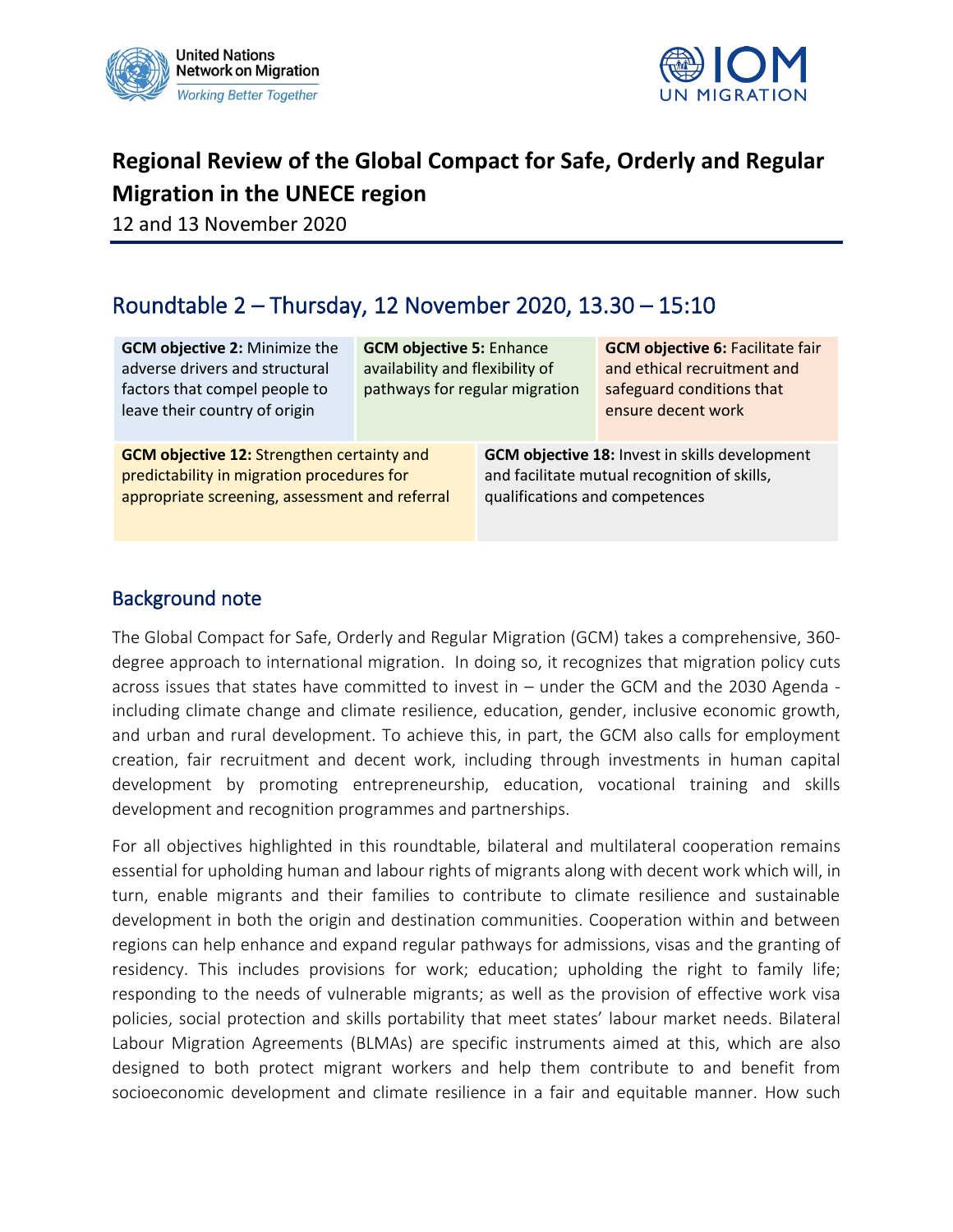



policies and initiatives can contribute to the GCM's Knowledge Platform and Connection Hub for sharing best practices amongst states will remain a critical question.

The GCM further provides commitments to increase legal certainty and predictability of migration procedures, based on effective human rights-based mechanisms for screenings, individual assessment and referrals in accordance with international law. These include communicating the requirements for entry, admission, stay, work, study or other activities, and introducing technology to simplify application procedures, in order to avoid unnecessary delays and expenses for States and migrants.

In addition to examining the intersectionality of these objectives, this roundtable will also address the impacts of the ongoing pandemic on GCM implementation. This roundtable will examine how COVID-19 has impacted admission and stay procedures, affecting the ability of migrants to move safely and regularly, including for labour mobility and decent work, access to education and family reunification. This roundtable will also examine the capacities of the migrants and their families to address the impacts of climate change and environmental degradation. The gender-based implications and impacts on children and youth will be considered across the GCM objectives.

#### Guiding questions

All guiding questions should be assessed through the prism of the GCM's guiding principles, particularly through the whole-of-government, whole-of-society approach, whilst also being gender-responsive and child-sensitive.

- 1. How have states interlinked the Agenda 2030 and the GCM with a focus on education, inclusive economic growth, climate resilience, infrastructure, urban and rural development, employment creation and decent work? (GCM objective 2)
- 2. Have regular pathways for admission, including Bilateral Labour Migration Agreements (BLMAs) been effective in ensuring regular admissions and effective work visa policies, social protection and skills portability and matching to better respond to business and labour market needs? Have enabling conditions (e.g., work visas, fair recruitment, social protection, skills portability, etc.) assisted migrants and their families to contribute and benefit from climate resilience building in the source or destination areas? What crossregional strategies on migration have been applied, and what challenges did states encounter? What other efforts to enhance access to regular migration pathways have been implemented (e.g. for family reunification)? (GCM objectives 5, 8 and 18)
- 3. In facilitating a whole-of-society approach, how have stakeholders and in particular trade unions, employer's organizations, the private sector and migrant associations been engaged? How have the specific situations and issues of women migrant workers been included in development of policy strategies? (GCM objectives 5, 8 and 18)